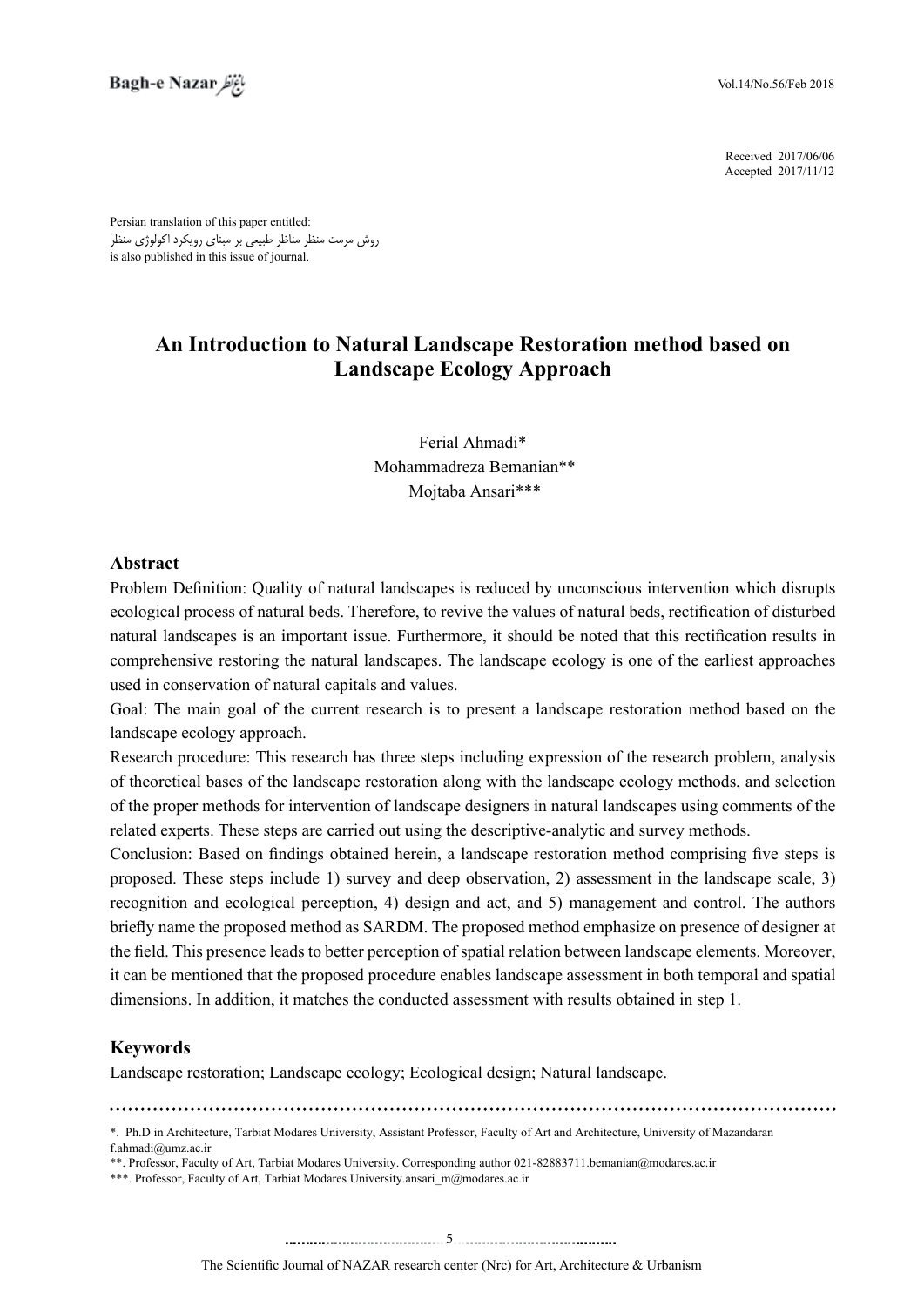## **Introduction**

Landscape ecology science investigates how different ecological processes interact with each others. This science can be utilized in gathering information required for conservation of natural resources. Moreover, ecology can be considered as recognition of interaction between organisms and environment along with relationships between various organisms. The young branch of this science is landscape ecology which investigates effects of several factors such as social-economical processes as well as politics in formation of the landscape  $(Figure1)$ . In this regard, the mentioned processes and ecological processes have similar importance (Makhzoumi and Pungetti, 1999; Makhzoumi, 2015). The landscape ecology guides landscape architects to design an appropriate and sustainable landscape with regard to environmental, cultural, and aesthetical aspects (Makhzoumi, 2000). Furthermore, this science provides ecological understanding in spatial

configuration for designers and planners (Forman,  $1990$ :(Fig. 1).

The landscape ecology is a multidisciplinary science for perception of relationships between spatial patterns and ecological processes. Basis of this science and ultimate goal of it are spatial heterogeneity and sustainability, respectively (Wu, 2013). Wu and Hobbs  $(2007)$  introduced the landscape ecology as art and science of studying relationships between spatial patterns and ecological processes at the hierarchical levels of biological organizations along with various temporal and spatial scales. Using the landscape ecology to relate the human interventions with the environmental conditions is inevitable when the human interventions increase in biosphere (Habibi,  $2015$ ). In this regard, it should not be forgotten that restoration of damaged zones of landscape mosaic is necessary. Moreover, long-term planning and control leads to proper restoration of landscape projects (Pouryoosefzadeh, Bemanian & Ansari, 2012).



Fig.1. Landscape ecology. Source: authors.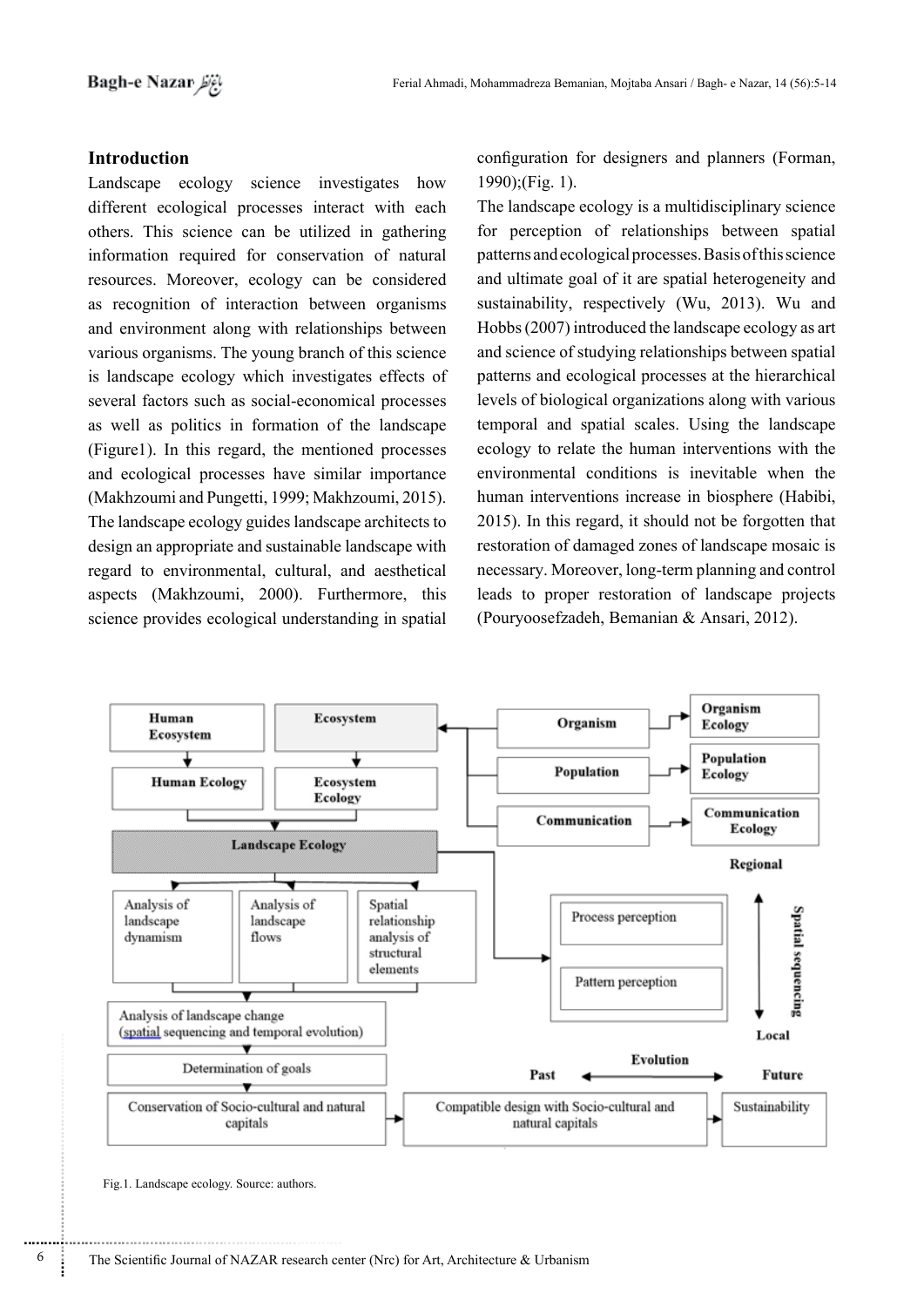In accordance with the above-mentioned issues, the current study presents a landscape restoration methodology based on the landscape ecology approach and answers the following questions:

1) What is the natural landscape restoration method and process in landscape scale?

2) Are the methods presented by previous researchers in the landscape ecology and design appropriate for use in the landscape restoration?

#### **Literature** review

#### **• Landscape restoration**

The human interventions and/or natural disturbances change the landscape and interrupt the corresponding structure (e.g. vegetation and animal community) and landscape processes. Due to importance of natural landscape conservation and revitalization, natural landscape restoration approach has been entered in landscape architecture (Pouryoosefzadeh, Bemanian  $\&$  Ansari, et al., 2012). The most important concern in the natural landscape restoration is to conserve sequences of species, populations, communities and processes (Farina, 2007). The landscape restoration includes ecosystem regeneration, control of environmental pollution, prevention from acidic rain, and conserving habitats (Carins, 1999). Carins  $(1999)$  expressed that the landscape restoration can relate human community with natural landscape. It is important to comprehensively study ecological layers, natural and artificial patterns of the landscape mosaic in landscape restoration process. The natural processes and patterns should be analyzed via ecological assessment. The common question arises whether the landscape design methodology can be used for the landscape restoration? Furthermore, is the landscape ecology method applicable for the landscape restoration? In this regard, the different methods of the landscape design and the landscape ecology will be investigated as follows.

#### **Landscape Design method**

One of the common methods in the landscape design is Survey, Analysis and Design (SAD) presented in the late 1960s (Turner, 1991). Moreover, based on Turner's (2004) recommendation, this method includes a series of sequential steps as follows: 1) survey the site of interest,  $2$ ) site analysis,  $3$ ) analysis of client demands, 4) Integration of steps  $2$  and  $3$  to obtain an initial conceptual design, and 5) translation of the concept into design. In this type of design, designers use their implicit and intuitive knowledge. Therefore this method is not generalizable (Adib,  $2012$ ). In an alternative method, the designer uses design cycles where the outputs of each step are used as inputs for the next step. This method enables the designer to revise the outputs obtained in design cycles. Boyd's loop model includes observation of site and its surrounding features, orientation of design, decision on selecting the appropriate methodologies and actions, and action (Polk, 1999; Bemanian and Ahmadi, 2014).

McHarg and Mumford (1969) proposed an approach to design landscapes using overlaying the various layers (e.g. vegetation and wildlife, hydrology, topography and soil type, social and cultural characteristics, etc.). In this approach, the design process is not a step-by-step method. The ecological design is a holistic approach that results in combination of several professional practices (Makhzoumi,  $2015$ ). The land scape ecology and the ecological design merge spatial viewpoints of geographers with functional viewpoints of ecologists. Moreover, economic and political processes are important as it should be noted that, in these approaches, sociowell as the ecological processes (Makhzoumi, 2000). In addition, due to involvement with two types of elements such as objective (i.e. visible elements) and subjective (*i.e.* invisible elements), the framework of these approaches can be categorized as an exploratory and interactive approach (Makhzoumi, 2015).

One of the methods of landscape ecology design is ecological landscape association. This method investigates complexities of landscape patterns and processes. Moreover, this procedure allows the designers understand function of landscape elements and their importance of use (Makhzoumi, 1997).

.......... ....... ........ ........... ...... ....... ........ .......... ...........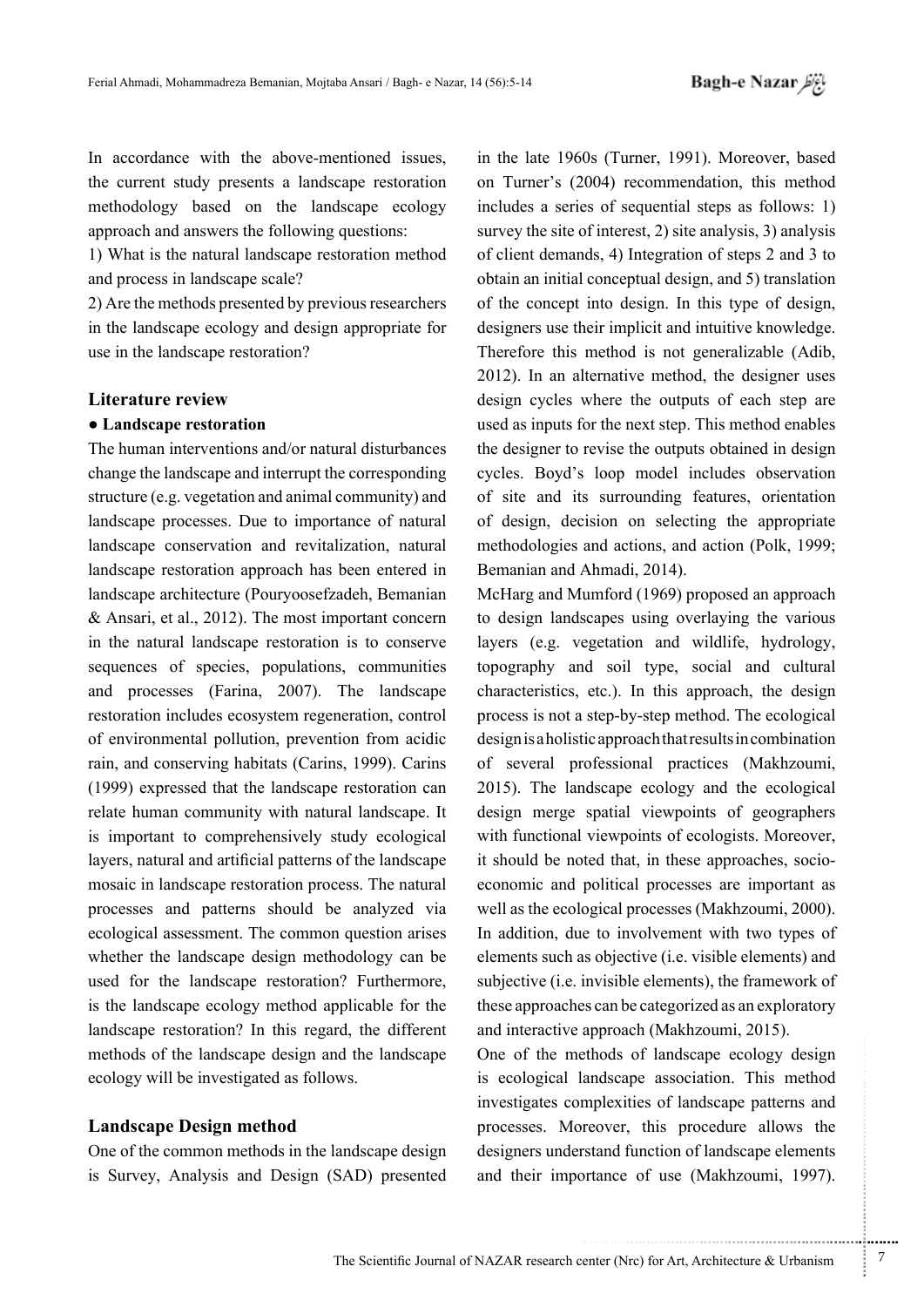Another landscape design method is PAKILDA method that simplifies design process using different diagrams and patterns. The landscape design process has two steps including problem-setting and reflections-in-action. These steps mutually influence each other (W. Filor, 1994).

The present study investigates various landscape design methods along with landscape restoration principles to determine effectiveness, weakness and strengths of these methods through deep interview with five overseas landscape ecology experts. Afterwards, results obtained from deep interviews utilize to prepare a questionnaire comprising open and closed sections. Then, fifty domestic and foreign experts in landscape ecology and restoration are asked to fill in the noted questionnaire. The results demonstrate any mentioned methods cannot be separately utilized as the natural landscape restoration method due to impacts of several factors on landscape restoration process (Table 1).

#### **Research method and materials**

analytic method using survey and correlation Research method used herein is the descriptiveassessment. First, a questionnaire is prepared and then distributed between 100 experts in landscape design, environmental design and environments. All these experts are domestic PhD graduates. Moreover, it should be noted that the mentioned questionnaire has three sections including experts' characteristics. Likert-scale (e.g. agree, no idea and disagree) and an open questions. Then, the content-analysis method is used to analyze the data obtained from previous noted deep interviews with five experts along with those achieved from open section of questionnaire scale analysis is conducted using SPSS software. distributed between 100 domestic experts. Likert-Using the mentioned results, a landscape restoration method is proposed based on landscape ecology. Moreover, it is worth mentioning that reliability of two noted questionnaires are assessed using the Cronbach's alpha. Along with that, validity of those questionnaires is analyzed through contentUniversity in psychology.

# **Results**

Validity carried out by one of the professor of Shiraz<br>
University in psychology.<br> **Results**<br> **Results**<br> **Results**<br> **Results**<br> **Results**<br> **Results**<br> **Results**<br> **Results**<br> **Results**<br> **Results**<br> **Results**<br> **Results**<br> **Result** Data gathered from first part of three-section questionnaire (i.e. questions regarding the characteristics of experts) are analyzed by SPSS software. The Cronbach's alpha is obtained 0.81 for all questions. Therefore, this questionnaire shows proper reliability. Based on descriptive analysis of results, male responders have a higher proportion of sample population (i.e.  $79\%$ ). Moreover, 83 percent of responders are faculty members of Iranian universities. The remaining responders are researchers who work in different Iranian researchers institutes. Furthermore, a high and a low percentage of responders have expertise in environment and landscape design, respectively.

The second section of questionnaire contains seven Likert-scale questions. Results of data analysis are shown in Table 2 for these questions. Mean analysis of data obtained for the Likert-scale questions demonstrates the experts concurred with those questions. The open questions and interviews are assessed using the content analysis. The responders determine the priority of interventions on the landscape restoration along with the landscape ecology using investigation of the presented process flowcharts. In this regard, the deep interview is used to determine the noted flowcharts (Table 2).

## **Discussion**

Results show, in the first step, the designer should conduct survey and deep observation for structural elements of landscape mosaic, biotic and abiotic resources, and cultural resource of studied landscape as a resident. This step includes describing the dimension (e.g. interventional, political, natural, economic, etc.), and the resources of studied landscape (i.e. biotic, abiotic, cultural, and social resources). Afterwards, the designer should categorize landscape scale (i.e. local, regional, national, and international) and environmental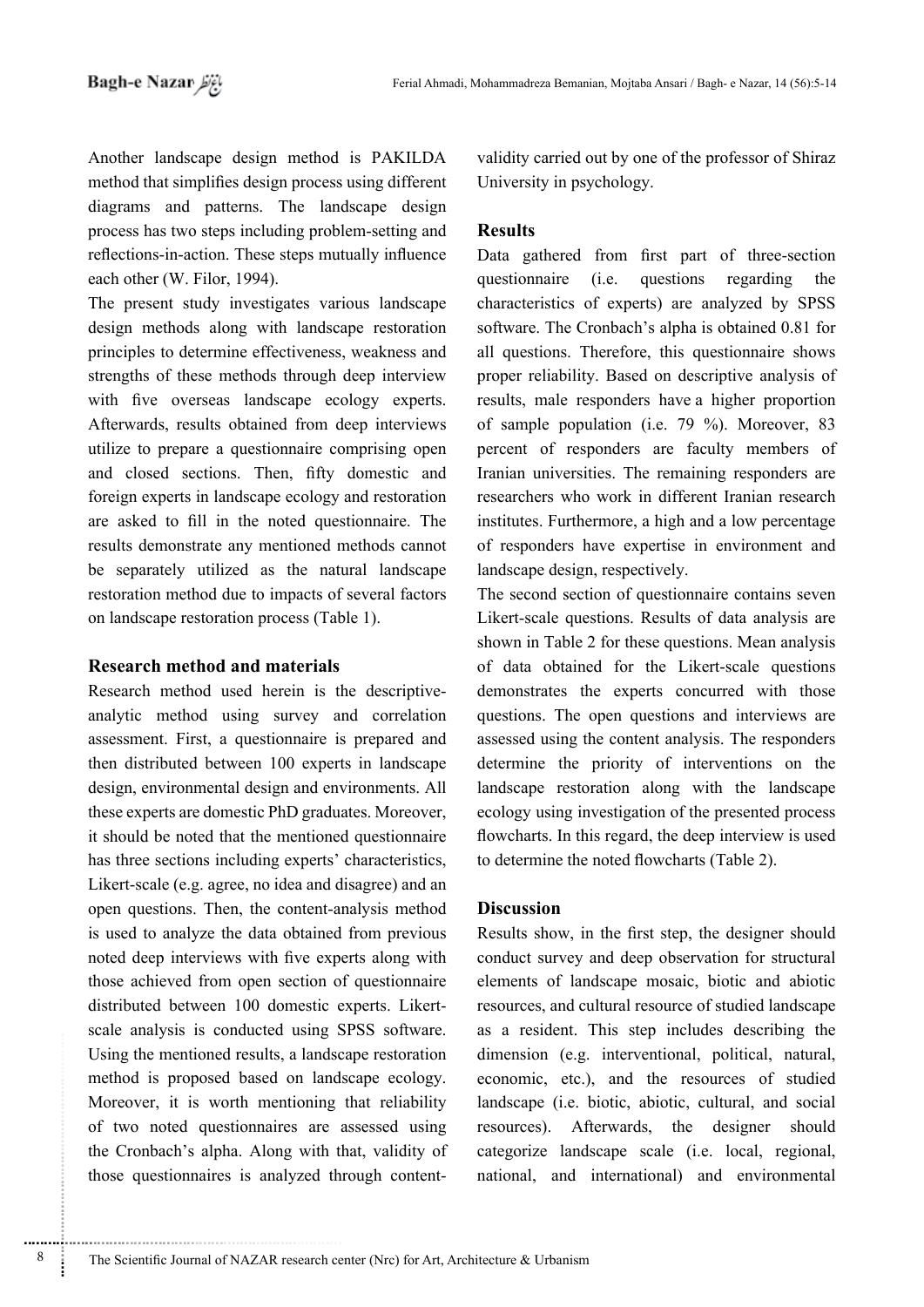Table 1. Feasibility study of generalizability of landscape design methods in landscape restoration based on experts' view.

| <b>Method</b>  | Feature                                                                                                                                                                                              | <b>Feasibility study of</b><br>generalizability of<br>landscape design methods<br>in landscape restoration                                                                                                                                                                                                                                                                                                                                                                                                                 | <b>Assessment Indexes</b>                                                                                                                                                                                                                                                                                                                                                                                                                |  |
|----------------|------------------------------------------------------------------------------------------------------------------------------------------------------------------------------------------------------|----------------------------------------------------------------------------------------------------------------------------------------------------------------------------------------------------------------------------------------------------------------------------------------------------------------------------------------------------------------------------------------------------------------------------------------------------------------------------------------------------------------------------|------------------------------------------------------------------------------------------------------------------------------------------------------------------------------------------------------------------------------------------------------------------------------------------------------------------------------------------------------------------------------------------------------------------------------------------|--|
| <b>SAD</b>     | Using the survey, analysis<br>and design in design process                                                                                                                                           | This method uses implicit<br>knowledge of designer,<br>however, it does not utilize<br>results of survey step in<br>subsequent design steps.<br>Therefore, due to<br>superficiality in collecting<br>field data and indeterminate<br>processes and assessment<br>scale, this method cannot be<br>generalized into landscape<br>restoration. Along with that,<br>one of the most important<br>steps in landscape<br>restoration process is precise<br>assessment which results in<br>comprehensive cognition of<br>designer | 1. Pathology (does it<br>investigate pathology in<br>landscape? are the<br>intervention goals based on<br>pathology in bed?)<br>2. Survey (Landscape<br>restoration requires field<br>investigation by designer to<br>comprehensively recognize<br>bed, damage type and<br>disturbances. In this regard,                                                                                                                                 |  |
| <b>PAKILDA</b> | Transform of from attitude<br>of implicit knowledge to<br>systematic attitude                                                                                                                        | This method is similar to<br>landscape ecology approach<br>in simplifying landscape<br>processes through drawing<br>patterns and diagrams.<br>However, due to lack of<br>consideration of<br>effectiveness scale of<br>landscapes in design process<br>and also how to assess the<br>landscape process, it cannot<br>be generalized in landscape<br>restoration. Furthermore, it<br>should be noted that<br>landscape assessment play a<br>key role in landscape<br>restoration.                                           | does this method consider<br>the generalization of field<br>investigation and surveys in<br>the subsequent restoration<br>steps for natural landscape?)<br>3. Effectiveness scale<br>(Capitals of natural<br>landscapes can affect natural<br>ecosystems in different<br>scales such as regional,<br>national and international<br>scales. Thus, consideration<br>of effectiveness scale should<br>be investigated in these<br>methods). |  |
| <b>OODA</b>    | Design process based on<br>basic principles of deep<br>observation, design and<br>action                                                                                                             | This method does not use<br>assessment in the design<br>process. Hence, it cannot be<br>applicable in landscape<br>restoration.                                                                                                                                                                                                                                                                                                                                                                                            | 4. Assessment (Landscape<br>scale should be assessed in<br>these methods because<br>landscape scale assessment,<br>precise recognition of matrix                                                                                                                                                                                                                                                                                         |  |
| <b>ELA</b>     | Provide a precise<br>framework of assessment<br>process in temporal and<br>spatial dimensions<br>Analysis of landscape<br>complexities and dynamism<br>of cultural, biotic, and<br>abiotic resources | This method basically<br>benefits from assessment<br>through intervention of other<br>effective factors in design.<br>Although this method<br>precisely utilizes assessment<br>process, the decision making<br>procedure of the designer is<br>not described in it.                                                                                                                                                                                                                                                        | and mosaic landscape is the<br>main part of landscape<br>restoration).                                                                                                                                                                                                                                                                                                                                                                   |  |

.......... ....... ........ ........... ...... ....... ........ .......... ...........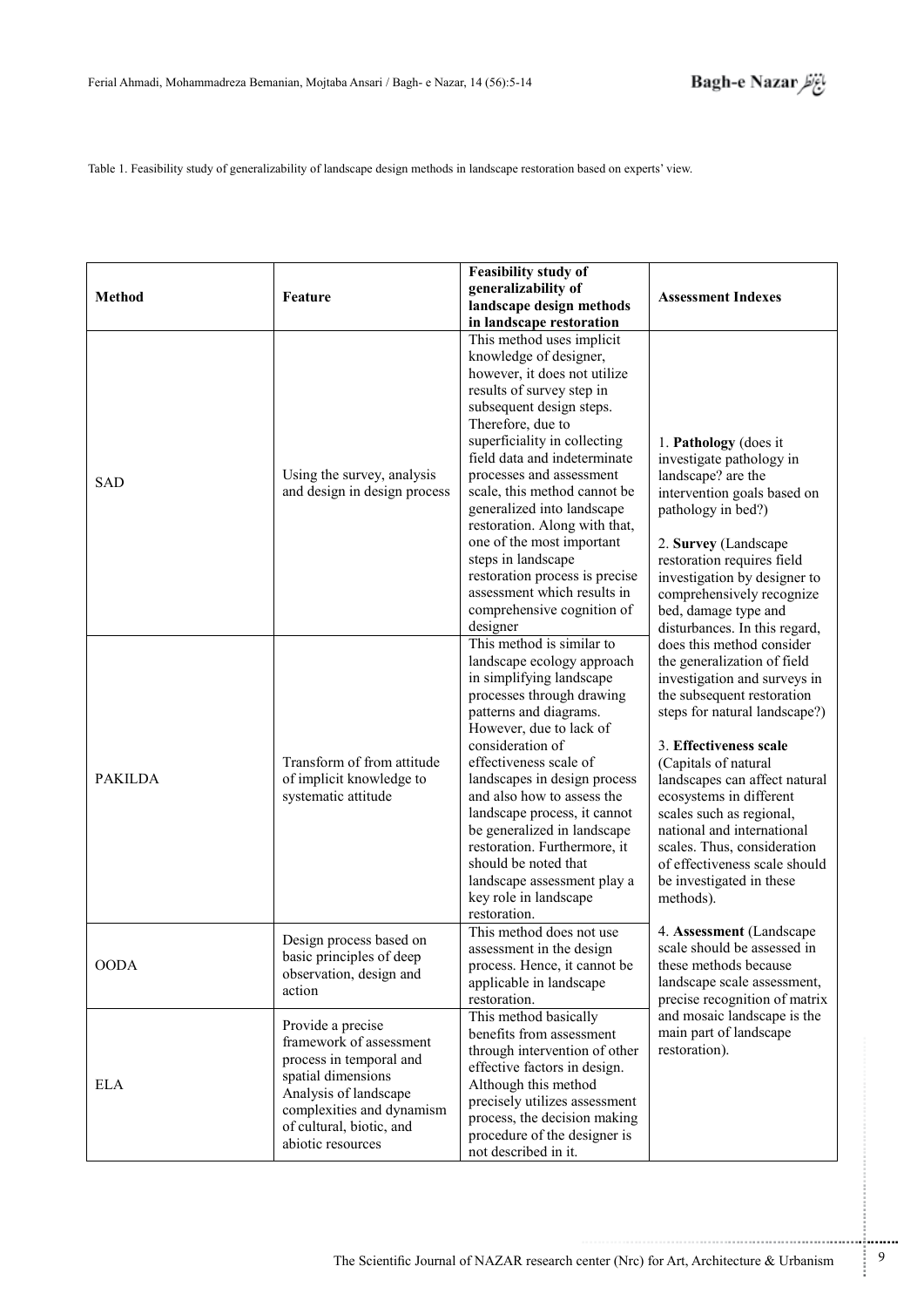Table 2. Mean analysis of gathered data using SPSS software. Source: authors.

| <b>Questions</b>                                                                                                                                                                                                  |     | <b>Minimum</b> | <b>Maximum</b> | Mean | <b>Standard</b><br>deviation |
|-------------------------------------------------------------------------------------------------------------------------------------------------------------------------------------------------------------------|-----|----------------|----------------|------|------------------------------|
| Comprehensive recognition of structural elements and<br>patterns (e.g. cultural, social and natural resources) is<br>the first step in landscape restoration process.                                             | 100 | $\Omega$       | $\mathfrak{D}$ | 0.15 | 0.479                        |
| Analysis of different layers of the natural landscapes<br>(e.g. hydrology, topography, vegetation and etc) should<br>be done in landscape restoration process.                                                    | 100 | $\Omega$       | 2              | 0.25 | 0.642                        |
| Survey study of landscape designer should be<br>considered as a separate layer in layered analysis done<br>through different computer software.                                                                   | 100 | $\theta$       | 2              | 0.23 | 0.548                        |
| Objective and goals of landscape restoration are<br>determined after layered analysis of landscape<br>resources.                                                                                                  | 100 | $\Omega$       | $\overline{2}$ | 0.04 | 0.281                        |
| Natural landscape evaluation is done in temporal<br>dimension to determine required actions in different<br>zones of landscape mosaics (e.g. conservation,<br>restoration and reconstruction strategies)          | 100 | $\theta$       | 2              | 0.43 | 0.685                        |
| Landscape restoration method forms same in natural<br>landscape with aquatic and non-aquatic ecosystems.                                                                                                          | 100 | $\Omega$       | $\overline{2}$ | 0.00 | 0.000                        |
| Landscape restoration strategies vary from site-to-site<br>due to their different ecological and cultural feature.<br>However, landscape designer can use a method, which<br>is flexible in different situations. | 100 | $\theta$       | 2              | 0.06 | 0.343                        |

landscape value (i.e. natural reserve, natural monument, cultural monument, and vernacular) (see Feizi et al.,  $2014$ , for more details). The survey and deep observation step enables the designer to determine core, buffer, and border zones. Harker et al. (1993) previously implied that those noted determinations. In addition, all structural landscape elements such as patches, corridors, networks, and matrix are analyzed to clarify current condition of the studied landscape. Moreover, temporal change of landscape mosaics plays an important role in the landscape restoration. It should be mentioned herein that the presence of designer is necessary for precise ecological perception of dynamism, disturbance, and complexity of the studied landscape (Table 3).

Second step of the proposed landscape restoration method comprises assessment in landscape scale including ecological, visual, socio-cultural, and economic analysis. All noted analyses are performed

............................................................

in different scales (i.e. from patch scale to mosaic ones). The designer compares results obtained in the survey step with results of second step through evaluating the maps and aerial images of studied area using different softwares. The assessment in the landscape scale are carried out using various landscape metrics to determine ecological structures and networks through measurements of mean patch size, number of patches, mean nearest neighbor, patch density. These measurements are conducted using arc GIS. Moreover, temporal change of patch function along with land use is investigated using remote sensing technique by ENVI software. Table 4 shows details of the present step.

Next step is the precise cognition of landscape based on the above-mentioned evaluations. In this regard, the designer should deeply discern all elements and dimensions of landscape, functional and visual disturbances, current condition, and effectiveness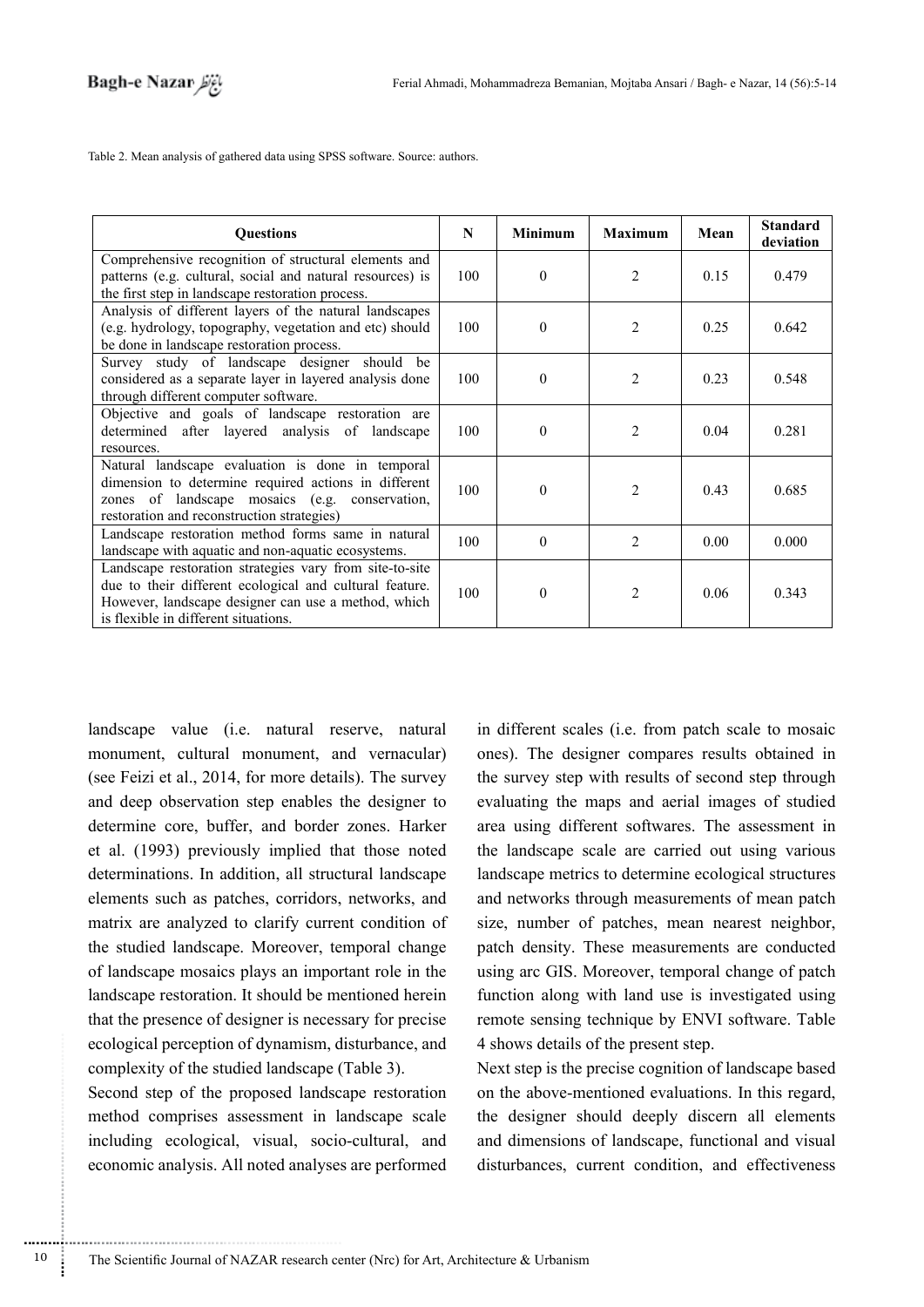

Table 3. Main items of survey and deep observation step. Source: authors.

| <b>Survey</b>             |                                             |                                               |                                   |         |  |  |
|---------------------------|---------------------------------------------|-----------------------------------------------|-----------------------------------|---------|--|--|
| Landscape description     | Description of<br>dimension and<br>elements |                                               | Vegetation                        |         |  |  |
|                           |                                             | Biotic resources                              | Wildlife                          |         |  |  |
|                           |                                             | Abiotic resources                             | Water resources                   |         |  |  |
|                           |                                             |                                               | Climate                           |         |  |  |
|                           |                                             |                                               | Morphology                        |         |  |  |
|                           |                                             |                                               | Topography                        |         |  |  |
|                           |                                             |                                               | Soil conditions                   |         |  |  |
|                           |                                             | Human resources                               |                                   |         |  |  |
|                           |                                             |                                               | Local                             |         |  |  |
|                           |                                             | Landscape type in                             | Regional                          |         |  |  |
|                           |                                             | various scale                                 | National                          |         |  |  |
|                           |                                             |                                               | International                     |         |  |  |
|                           |                                             |                                               |                                   | Forest  |  |  |
|                           | Landscape type<br>Landscape zone            | Landscape type due to<br>their natural values | Natural reserve                   | reserve |  |  |
| Landscape                 |                                             |                                               |                                   | Aquatic |  |  |
| classification            |                                             |                                               | reserve                           |         |  |  |
|                           |                                             |                                               | Natural monument                  |         |  |  |
|                           |                                             |                                               | Cultural monument                 |         |  |  |
|                           |                                             |                                               | Vernacular landscape<br>Core zone |         |  |  |
|                           |                                             | <b>Buffer</b> zone                            |                                   |         |  |  |
|                           |                                             | Border zone                                   |                                   |         |  |  |
|                           |                                             | Patch                                         |                                   |         |  |  |
|                           | Elements and<br>dimensions                  | Structural elements                           | Corridor and flow                 |         |  |  |
|                           |                                             |                                               | Habitat                           |         |  |  |
| Recognition of            |                                             |                                               | Ecosystem                         |         |  |  |
| dimension and<br>elements |                                             |                                               | Network                           |         |  |  |
|                           |                                             |                                               | Matrix                            |         |  |  |
|                           |                                             | Dimensions                                    | Socio-cultural resources          |         |  |  |
|                           |                                             |                                               | Economic resources                |         |  |  |
|                           |                                             |                                               | Political resources               |         |  |  |

Table 4. Main items of assessment in landscape scale. Source: authors.

| Assessment at landscape, habitat, mosaic and patch scale |                                                                          |                                                                                        |                                                                      |  |  |
|----------------------------------------------------------|--------------------------------------------------------------------------|----------------------------------------------------------------------------------------|----------------------------------------------------------------------|--|--|
|                                                          | Assessment of structural                                                 | Patch                                                                                  |                                                                      |  |  |
|                                                          |                                                                          |                                                                                        | Habitat                                                              |  |  |
|                                                          | elements                                                                 |                                                                                        | Mosaic                                                               |  |  |
|                                                          |                                                                          |                                                                                        | Matrix                                                               |  |  |
|                                                          | Landscape network<br>assessment                                          |                                                                                        | Ecological network                                                   |  |  |
| Ecological assessment                                    |                                                                          |                                                                                        | Flows and corridors                                                  |  |  |
|                                                          |                                                                          |                                                                                        | Physical connection                                                  |  |  |
|                                                          | Assessment in temporal<br>dimension                                      |                                                                                        | Past                                                                 |  |  |
|                                                          |                                                                          |                                                                                        | Present                                                              |  |  |
|                                                          |                                                                          | Future                                                                                 |                                                                      |  |  |
| Assessment of socio-cultural                             |                                                                          |                                                                                        |                                                                      |  |  |
| dimension                                                |                                                                          | Identification of native and non-native users<br>Identification of habits and costumes |                                                                      |  |  |
|                                                          |                                                                          |                                                                                        | Identification of effective factors on sense of comfort and security |  |  |
| Visual assessment                                        | Determination of effective factors on<br>visual perception and aesthetic |                                                                                        | Variety                                                              |  |  |
|                                                          |                                                                          |                                                                                        | Attraction                                                           |  |  |
|                                                          | Assessment of economic dimension                                         |                                                                                        |                                                                      |  |  |
|                                                          | Assessment of political dimension                                        |                                                                                        |                                                                      |  |  |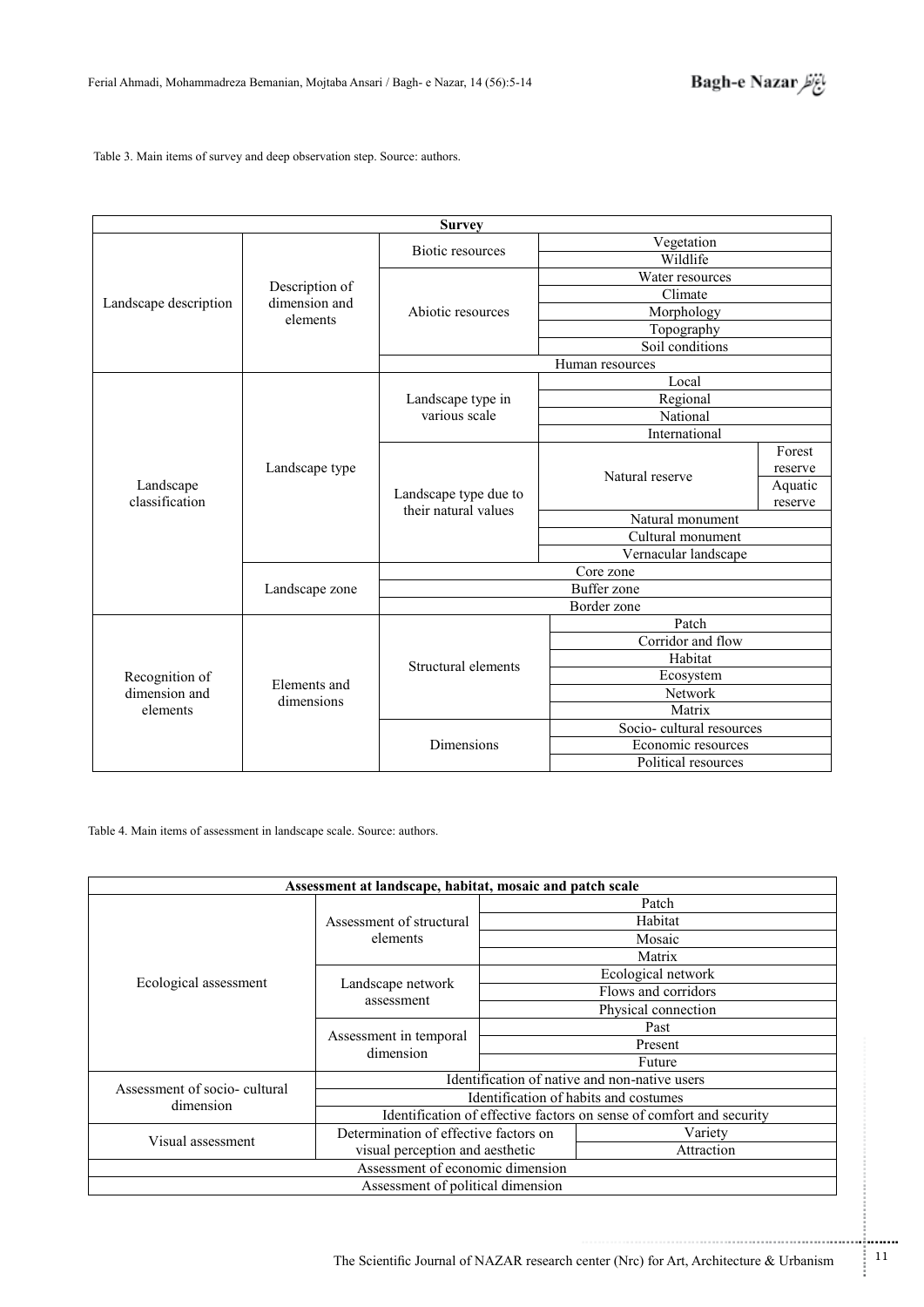scale. This step is named as cognition step (Table 5). Therefore the designer should propose appropriate strategies to decrease visual and functional disturbances of landscape patterns and processes. It is worth mentioning that the designer should prioritize goals in landscape, mosaic, habitat, and patch scales and then act (step of design and action). These priorities are design, restoration, conservation, and reconstruction. It should be noted that these priorities

might vary from scale-to-scale. As mentioned earlier, the natural capitals have unique values and are irreversible; thus, the conservation is most important priority in comparison with the others. The second most important priority is the reconstruction through design of new patches to connect the different parts of landscape mosaic. Afterwards, implementation of proposed design should be managed and controlled (management and control step).

Table 5. Main items of recognition step. Source: authors.

| <b>Recognition in landscape</b><br>scale                 |              | <b>Recognition in landscape</b><br>mosaic scale       |              | <b>Recognition in habitat scale</b>                      |              | Recognition in patch scale                               |                  |
|----------------------------------------------------------|--------------|-------------------------------------------------------|--------------|----------------------------------------------------------|--------------|----------------------------------------------------------|------------------|
| Identification<br>of disturbance<br>of current<br>status | Low          | Identification of<br>disturbance in<br>current status | Low          | Identification<br>of disturbance<br>in current<br>status | Low          | Identification<br>of disturbance<br>in current<br>status | Low              |
|                                                          | Intermediate |                                                       | Intermediate |                                                          | Intermediate |                                                          | Intermedi<br>ate |
|                                                          | Great        |                                                       | Great        |                                                          | Great        |                                                          | Great            |
| Identification<br>of functional<br>disturbance           | Low          | Identification of<br>functional<br>disturbance        | Low          | Identification<br>of functional<br>disturbance           | Low          | Identification<br>of functional<br>disturbance           | Low              |
|                                                          | Intermediate |                                                       | Intermediate |                                                          | Intermediate |                                                          | Intermedi<br>ate |
|                                                          | Great        |                                                       | Great        |                                                          | Great        |                                                          | Great            |
| <b>Identification</b><br>of visual<br>disturbance        | Low          | Identification of<br>visual<br>disturbance            | Low          | <b>Identification</b><br>of visual<br>disturbance        | Low          | Identification<br>of visual<br>disturbance               | Low              |
|                                                          | Intermediate |                                                       | Intermediate |                                                          | Intermediate |                                                          | Intermedi<br>ate |
|                                                          | Great        |                                                       | Great        |                                                          | Great        |                                                          | Great            |



Fig. 2. Research method and materials in landscape restoration. Source: authors.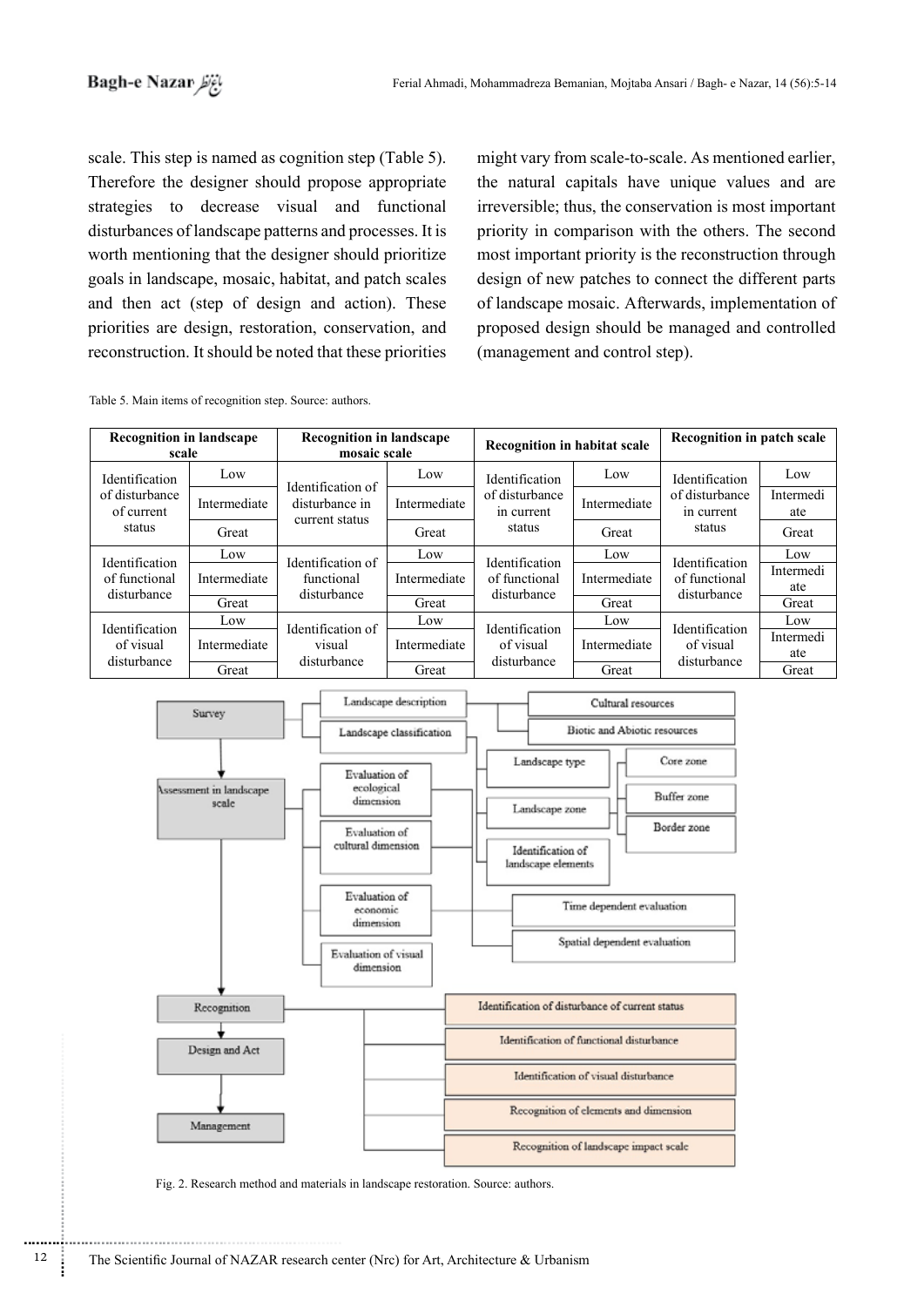

Fig. 3. SARDM method in landscape restoration. Source: authors.

# **Conclusion**

Due to increase of destructive human interventions in natural landscapes, landscape ecology approach has been presented to determine how intervention process should be implemented based on functions and structures of landscape mosaic. The landscape ecology is such a holistic approach that emphasize on the contribution of several experts (e.g. ecologist, landscape and environmental designer, geographer, and planner) to relate manmade systems (i.e. urban, agricultural, and tourism development) with natural systems (e.g. ecosystems, and habitats). This approach emphasizes the conservation of natural capitals using planning as well as the creation of new ecosystems as same as destroyed natural ones. Landscape quality improvement provided by this approach can improve human life quality. In this approach, types of planning, management, and design are considered in the landscape scale. Furthermore, consideration of the aesthetic dimension in design process is one of the most

...........................................................

.......... ....... ........ ........... ...... ....... ........ .......... ...........